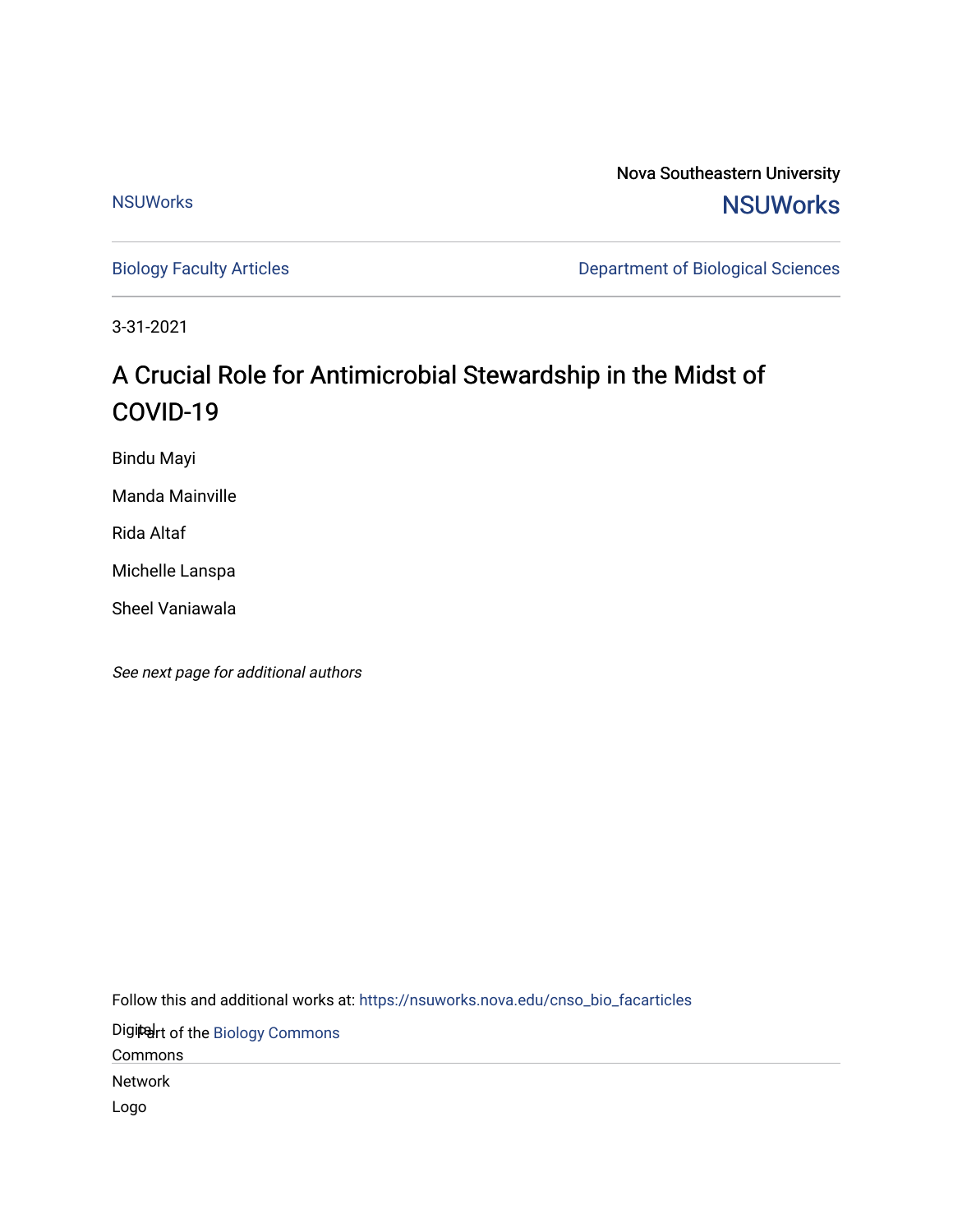### Authors

Bindu Mayi, Manda Mainville, Rida Altaf, Michelle Lanspa, Sheel Vaniawala, Thomas A. Ollerhead, and Aarti Raja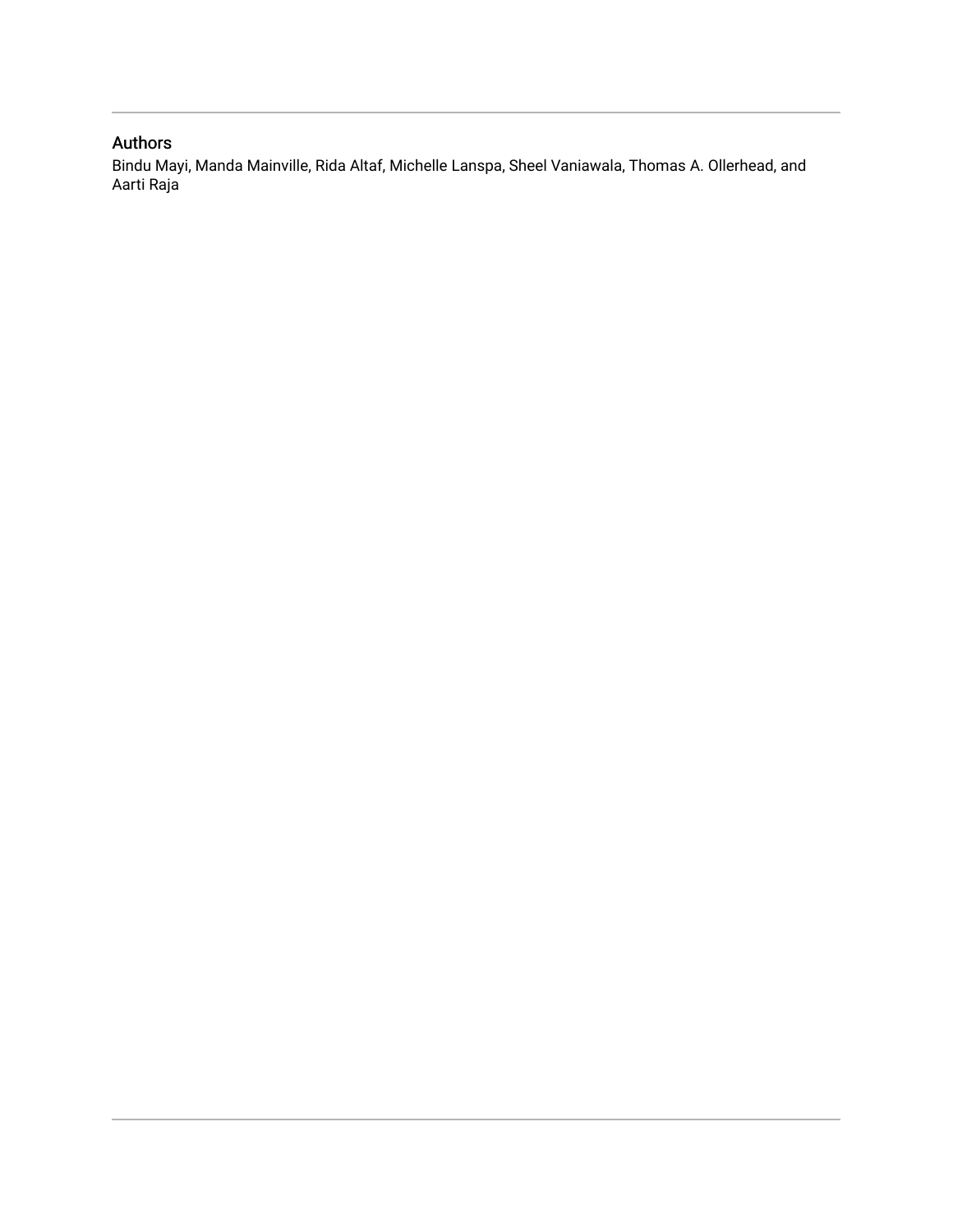



## A Crucial Role for Antimicrobial Stewardship in the Midst of COVID-19

Bindu S. Mayi,ª Manda Mainville,<sup>b</sup> Rida Altaf,<sup>b</sup> Michelle Lanspa,<sup>b</sup> Sheel Vaniawala,<sup>b</sup> Thomas A. Ollerhead,<sup>b</sup> and Aarti Rajac

a Dr. Kiran C. Patel College of Osteopathic Medicine, Nova Southeastern University, Clearwater, Florida, USA b Dr. Kiran C. Patel College of Osteopathic Medicine, Nova Southeastern University, Fort Lauderdale, Florida, USA c Department of Biological Sciences, Halmos College of Arts and Sciences, Nova Southeastern University, Fort Lauderdale, Florida, USA

As the world deals with a pandemic, there remains another global challenge that cannot be ignored. Use of broad-spectrum antibiotics may be justified, as we are trying to treat a novel disease condition, which, in turn, could lead to an increase in antimicrobial resistance. We can decrease morbidity, mortality, and health care costs by controlling antimicrobial resistance, but it requires antimicrobial stewardship. Major components of effective and timely antimicrobial stewardship are diagnostic stewardship, infection prevention and control, and integration of COVID-19-specific flags into electronic health records, all of which may be integrated into current strategies of COVID-19 mitigation and management. Going through the influenza season of 2020, implementation of antimicrobial stewardship education efforts in the United States can help us contend with influenza in addition to COVID-19 and any bacterial coinfections or secondary infections. Additional solutions include the development of vaccines, alternative therapies, such as antibodies, and advanced diagnostics using advances in genomics and computer science.

#### INTRODUCTION

Research has shown that medical school students and graduating pharmacy students desire more education on the appropriate use of antimicrobials, a key component of antimicrobial stewardship (AMS), which aims to resolve the patient's infection, minimize antimicrobial resistance, and reduce toxicities associated with antimicrobial use ([1,](#page-5-0) [2](#page-5-1)). Per the Infectious Diseases Society of America (IDSA) and the Society for Healthcare Epidemiology of America (SHEA), the primary goal of AMS is to optimize clinical outcomes for the patient and minimize consequences of antimicrobial use, such as toxicities, selection for opportunistic pathogens such as Clostridioides difficile, and antimicrobial resistance ([3\)](#page-5-2). An interprofessional curriculum on AMS geared toward preclinical medical and pharmacy students was shown to positively influence not only AMS but also professional collaboration ([4](#page-5-3)). Significantly more students who participated in this curriculum could describe the function of the medical and pharmacy professions in appropriate antimicrobial use, communicate in

Address correspondence to Dr. Kiran C. Patel College of Osteopathic Medicine, Nova Southeastern University, Clearwater, Florida, USA. E-mail: [mayi@nova.edu.](mailto:mayi@nova.edu)

an interprofessional manner, and find ways to collaborate with each other ([4](#page-5-3)). Even though 65% of medical schools in the United States teach AMS during preclinical years, most of these schools have focused largely on didactic lectures, with only a few offering opportunities for interprofessional education in stewardship [\(5](#page-5-4)). There has not been an overt request for AMS inclusion as part of preclinical education. For instance, the 2015 IDSA Stewardship Commitments for the White House Forum on Antibiotic Stewardship position statement bypassed AMS education of health professions students as one of its commitments [\(6](#page-5-5)). Guidelines by IDSA and SHEA recommend that academic medical centers and teaching hospitals integrate AMS education into their preclinical and clinical curricula ([7\)](#page-5-6). This article highlights the challenges of stewardship in the midst of a fluid and uncertain pandemic. It reiterates the importance of education at all levels so that future health care providers have good foundational knowledge of AMS and integrate the principles in their future clinical practice.

The use of broad-spectrum antibiotics as a component of COVID-19 treatment may be justified when you consider the overlap of some respiratory symptoms of bacterial community-acquired pneumonia with that of COVID-19, such as cough, fever, and shortness of breath. Compounding this issue is the fact that the risk of COVID-19 severity and hospitalizations increase with age and/or presence of underlying medical conditions, both of which are also risk factors for other infections ([8](#page-5-7)).

Received: 9 September 2020, Accepted: 15 February 2021, Published: 31 March 2021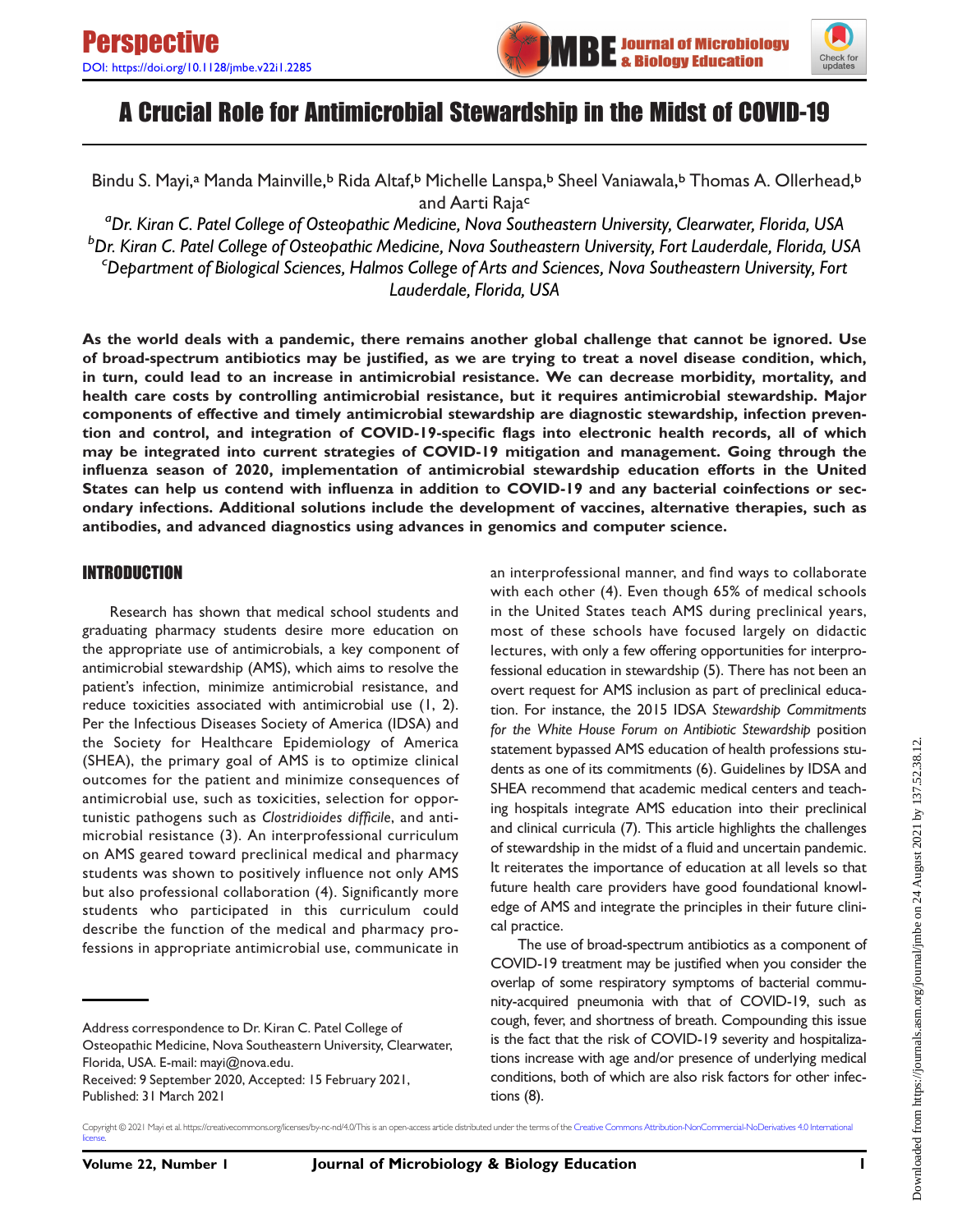Prescribing antibiotics for a viral infection, even one without a U.S. Food and Drug Administration-approved standard of care, has to be considered in the context of antimicrobial resistance. The current pandemic, with its urgent need of treating a disease, the progression of which is being scientifically investigated in real time, has the potential to increase antimicrobial resistance [\(9](#page-5-8)). The inappropriate prescription of antibiotics despite the lack of evidence of bacterial coinfections in patients with COVID-19 will inevitably worsen antimicrobial resistance ([10\)](#page-5-9). More than 2.8 million antibiotic-resistant infections occur in the United States each year, and more than 35,000 people die as a result ([11\)](#page-5-10). At last count, which was in 2017, nearly 223,900 people in the United States required hospital care for the opportunistic pathogen Clostridioides difficile, and at least 12,800 people died from this preventable infection ([11\)](#page-5-10). C. difficile infections are caused by the same factors that drive antibiotic resistance: antibiotic use and transmission of infectious agents. The increase in resistant infections in the community not only puts more people in the community at risk of these infections but also makes transmission harder to identify and contain, thereby threatening the progress made to protect patients in health care ([9\)](#page-5-8). Antibiotic resistance disproportionally impacts the young, elderly, and sick, who are the most vulnerable individuals who receive medical care often. However, technically anyone would be at risk of infection with resistant pathogens. Infections with drug-resistant pathogens are harder and more expensive to treat and result in increased morbidity and mortality as well as extended length of hospital stay ([12\)](#page-5-11). These resistant pathogens spread from patient to patient within hospitals and across health care facilities through patient transfer, and they eventually spill over into communities, becoming much harder to control [\(11](#page-5-10)). It may be a few years before we realize the impact of the pandemic on the incidence of antibiotic-resistant infections. What is vital is our continued effort to measure and improve how antimicrobials are prescribed by clinicians and used by patients, which, in essence, is AMS.

#### **METHODS**

To establish the significance of what we are proposing, we have reviewed some of the noteworthy papers in antimicrobial resistance and AMS, such as the CDC report on antimicrobial resistance, economist Jim O'Neill's final report to the United Kingdom government on tackling drug-resistant infections globally, as well as the SHEA guidelines for health care epidemiologists in U.S. acute-care hospitals. In addition, we reviewed a few 2020 publications on AMS in the midst of COVID-19 along with select publications on the importance of diagnostic stewardship. Since we would like all medical schools to include teachings on AMS principles, we also reviewed some of the important publications discussing this topic. In addition, we have summarized some

of the challenges in upholding principles of stewardship in the midst of seasonal influenza, past influenza pandemics, and the current pandemic.

#### RESULTS

It is time to seriously think of AMS and revisit institutional policies as we head into influenza season. A 2016 research study involving 322 patients hospitalized with influenza revealed that most patients received antibiotics upon admission, with more than one-third being inappropriately continued on antibiotics despite a lack of evidence of bacterial infection [\(13](#page-5-12)). Traditionally, there have not been any formal recommendations for inclusion of AMS programs in disaster planning or emergency preparedness efforts ([14\)](#page-5-13). COVID-19 is underscoring the need to have AMS programs integrated with hospital infection prevention programs ([15\)](#page-6-0). A review of scientific literature describing clinical outcomes of the 2009 pandemic influenza virus infection revealed secondary bacterial infection in almost 25% of severe or fatal cases [\(16](#page-6-1)). There is a need to prospectively monitor coinfections in patients with COVID-19 to understand whether coinfection affects disease progression and, at the same time, enables AMS [\(17](#page-6-2)).

A major component of effective and timely AMS is diagnostic stewardship, which includes the process of ordering and interpreting diagnostic tests before initiating or continuing treatment [\(18](#page-6-3)). Interpretation of sensitive molecular tests that detect multiple targets simultaneously or use of next-generation sequencing tests that detect microbial genomes must also take into account the pretest likelihoods of infection with each target in the test [\(19](#page-6-4)). Use of rapid diagnostics enables early diagnosis, leading to the use of targeted antimicrobials and bypassing the misuse of empirical antimicrobials. However, diagnosis has to be considered in the context of colonization versus an actual infection, with the latter being distinguished by the presence of diseasecausing microorganisms on or in the body of a patient and the former being characterized by microbial presence without disease [\(20](#page-6-5)). Hospitals have to continue efforts to distinguish between the two. For instance, laboratory policies may enforce strict conditions of specimen collection and/or handling before specimens are processed, thereby minimizing contamination with colonized microorganisms ([19\)](#page-6-4). Tests may also be performed in a stepwise fashion, with subsequent tests dependent on results from the previous tests ([19](#page-6-4)). Some hospitals provide ongoing education to their clinicians about appropriate indications and sampling for tests. A multidisciplinary expert panel of IDSA and SHEA recommended not relying solely on didactic educational materials for stewardship and encouraged academic medical centers as well as teaching hospitals to integrate AMS education into their preclinical and clinical curricula ([7](#page-5-6)). To achieve sustained stewardship, education has to be combined with other AMS efforts, like prospective audit and feedback (PAF), an external,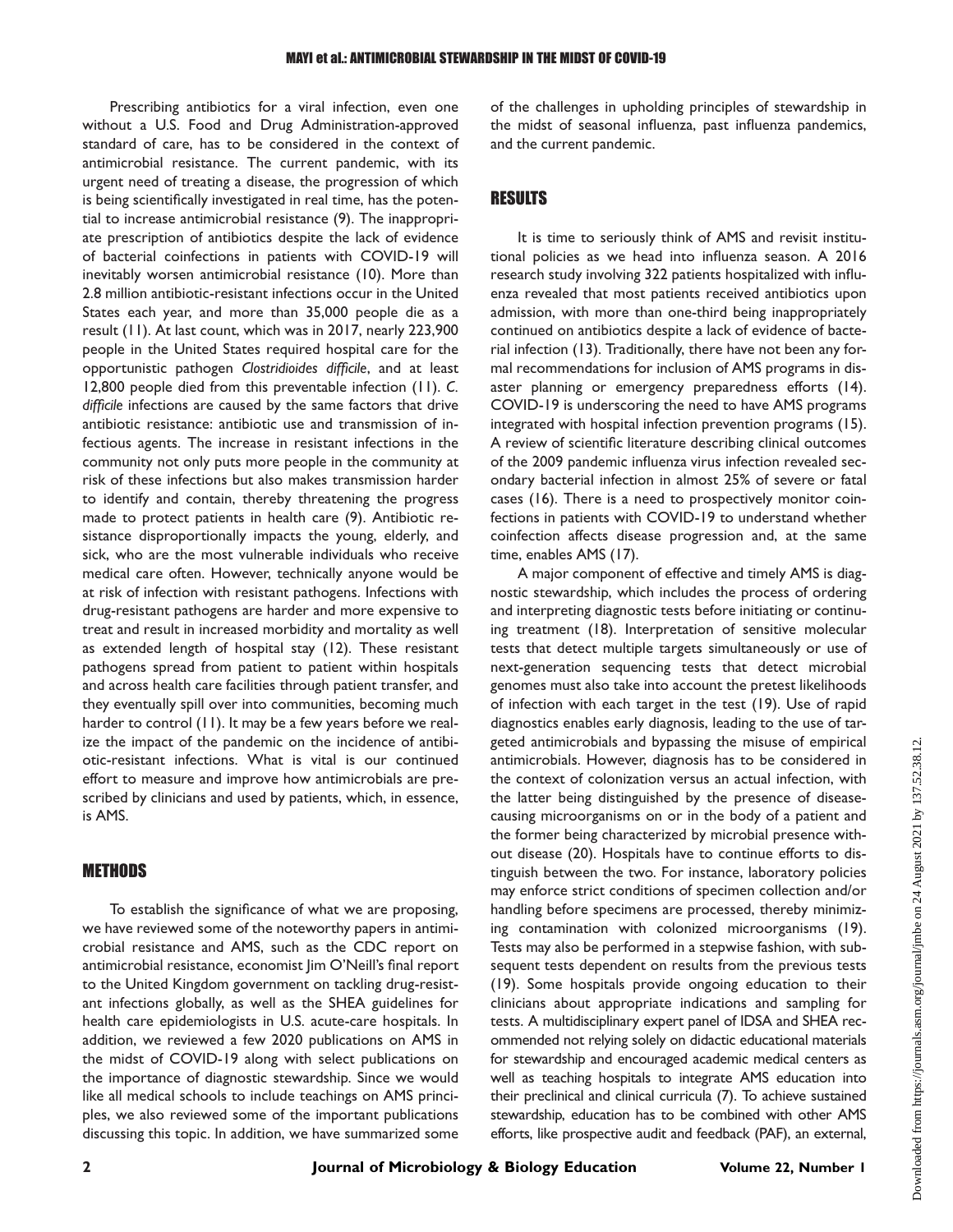expert review of antibiotic therapy with suggestions to optimize use [\(7\)](#page-5-6).

It is important to include the role of animals in our AMS education efforts. Antimicrobial resistance is compounded by the frequent and heavy use of antimicrobials in our food animals, making animals a crucial player in the spread and evolution of resistant pathogens [\(21](#page-6-6)). Even the microbiota of wild animals is being acknowledged as a reservoir of resistance genes [\(21](#page-6-6)). Research has also shown that reduction of antibiotic use in food animals is accompanied by a reduction in antibiotic-resistant bacteria in animals as well as in humans directly exposed to these animals [\(22](#page-6-7)).

Not surprisingly, timely, accurate diagnosis greatly increases the likelihood of improving clinical care and patient health. Proper diagnostic stewardship is a process that involves selecting the correct (or as nearly correct as possible) diagnostic test for the appropriate patient with a certain clinical scenario, followed by timely collection of the relevant clinical specimen, its transport and processing, and timely reporting of test results [\(23](#page-6-8)). However, ongoing evaluation and careful monitoring of diagnostic stewardship is necessary, as overuse of some rapid tests can increase health care costs without improving patient care, while underuse may delay diagnosis and patient recovery [\(18](#page-6-3)). Serving as an example of utilizing existing infrastructure to meet the demands of AMS programs while managing COVID-19, the Mayo Clinic modified its prospective audit system by integrating two COVID-19-specific AMS program flags into their electronic health records (EHRs) [\(24\)](#page-6-9). The first AMS program flag rule identified in-patients with a negative SARS-CoV-2 reverse transcription-PCR (RT-PCR) test within the last week and who were already on COVID-19 medications, as indicated by active therapy, which was hydroxychloroquine in this case. The second AMS program flag rule identified laboratory-confirmed COVID-19 patients and triggered review by an Infectious Diseases team. This second AMS program flag also identified pending patients with an active therapy order, who, if RT-PCR negative, reverted to the first flag rule and, if RT-PCR positive, prompted review by the Infectious Diseases team. The flag rules met the goals of providing patients with the benefit of timely and appropriate care within the confines of critical medication resources. It is recommended that the contribution of AMS program flags be considered in relation to the overall EHR flag burden of a facility to avoid "alert fatigue," especially in COVID-19 hot spots with high patient volume ([24\)](#page-6-9).

In addition to diagnostic stewardship, another necessary AMS program component is infection prevention and control. By preventing the occurrence as well as the spread of infections, evidence-based infection prevention and control interventions reduce the demand for antimicrobials, thereby providing an effective antidote to inappropriate and unnecessary antibiotic prescriptions [\(25](#page-6-10)). As we confront the hurdles surrounding implementation of universal masking and other measures aimed at preventing SARS-CoV-2 infections, the 2016 report on the global impact of antimicrobial resistance, commissioned by the United Kingdom, shines the spotlight even brighter on this current crisis that needs ongoing,

urgent consideration. The report estimated that by 2050, 300 million premature deaths may occur as a result of antimicrobial resistance, with an anticipated loss of between 60 and 100 trillion U.S. dollars in economic output if antimicrobial resistance is not tackled [\(26](#page-6-11)). The current pandemic, with its unique challenges of diagnosis, uncertainty of the extent of morbidity and mortality, doubts about immunity in recovery, and lack of focused AMS program efforts, will only worsen this issue. Now, more than ever, we have to incorporate the lessons proposed in economist Jim O'Neill's 2016 report, including, but not limited to, the development of vaccines, alternative therapies such as antibodies, advanced diagnostics using advances in genomics and computer science, and continued infection prevention and control efforts ([26\)](#page-6-11).

#### **DISCUSSION**

As our frontline providers faced burnout in a health care system overwhelmed by the novelty of the disease, lack of adequate protective equipment, lack of adequate testing (at least initially), delays in receiving laboratory-confirmed results, and uncertainty on how best to manage the illness, it is understandable if there was an initial incorporation of broad-spectrum antibacterial use. As we go through fall 2020, it is worth remembering that bacterial superinfections in past influenza seasons have presented either as initial coinfections with influenza virus or as secondary bacterial infections in patients hospitalized with influenza ([27\)](#page-6-12). One of the complications in COVID-19 is pulmonary distress that results in respiratory failure, acute respiratory distress syndrome, or even ventilator-associated pneumonia, all of which can be fatal [\(28](#page-6-13)). Previous influenza pandemics have underscored the importance of treating for secondary bacterial pneumonia, which can be fatal if untreated [\(16\)](#page-6-1).

To meet the rigors of diagnostic stewardship, EHRs can be designed to provide a more meaningful process for ordering diagnostic tests ([15\)](#page-6-0). When implemented thoughtfully, EHRs can facilitate a culture of AMS, disease surveillance (identifying potential disease spread based on monitoring symptoms among a population at risk), and seamless transfers in care that successfully transition the management of patients between facilities ([29\)](#page-6-14). When health care facilities incorporate AMS program flags, regardless of facility compliance with the AMS program flags, periodic reviews of the flags by the infectious diseases team will provide the health care community an indication of the nature of the COVID-19 AMS program [\(24](#page-6-9)). What is most timely and intelligent about this approach is its flexibility in modifying flag rules based on changes in community prevalence of COVID-19 and/or testing recommendations. It would be prudent to adopt this approach to AMS programs in general, adapting rules based on changes in antibiograms and/or availability of diagnostic tests. However, incorporating alert flags into the existing EHR may require appropriate training of personnel serving on the infectious diseases team. In the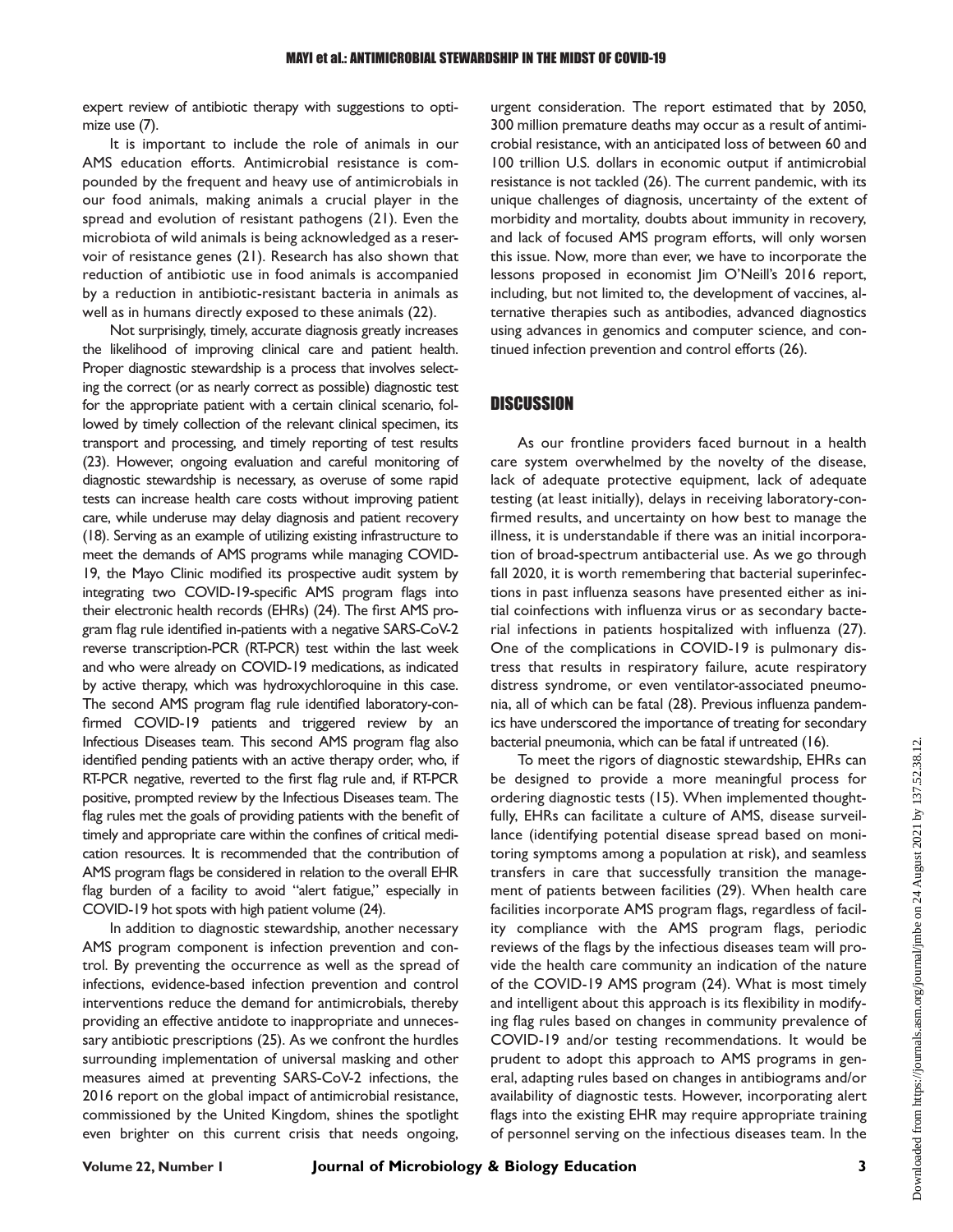upcoming influenza season, diagnostic stewardship will be tasked with the urgent need to facilitate timely diagnosis of influenza, COVID-19, and any bacterial pathogens either coinfecting or causing secondary infections. If AMS is not addressed across all health sectors, it could have devastating consequences globally for years to come.

Effective AMS programs can dramatically improve patient care and save more lives. We have to continue to raise awareness and educate our future health care providers. Improving antibiotic prescribing and use is a national and international priority [\(26,](#page-6-11) [30\)](#page-6-15). It would be prudent for health profession schools and colleges to educate students about AMS before they graduate or before they start their clinical rotations. Knowing about AMS when they learn about early and appropriate diagnoses of infections will help inspire students to understand the relevance of learning about the different antimicrobials, especially as it would mean use of the appropriate antimicrobial instead of indiscriminate use of a broad-spectrum antibiotic. Knowing about AMS when they learn about drugs will help the students comprehend the relevance of side effects and/or black box warnings of certain antimicrobials. How AMS education efforts are undertaken could depend on either guidance from the IDSA or be individualized according to specific medical school curriculum.

The current pandemic is underscoring the need to invest a little time in educating beginner health care providers in AMS so they are aware of the challenges, threats, and solutions. The current crisis brings renewed attention to the need to build a heightened awareness of AMS, and we think it is ideal that it start when students enter the health professions.

#### ACKNOWLEDGMENT

We have no conflicts of interest to declare.

#### REFERENCES

- <span id="page-5-0"></span>1. Abbo LM, Cosgrove SE, Pottinger PS, Pereyra M, Sinkowitz-Cochran R, Srinivasan A, Webb DJ, Hooton TM. 2013. Medical students' perceptions and knowledge about antimicrobial stewardship: how are we educating our future prescribers? Clin Infect Dis 57:631–638. [https://doi.org/10.1093/cid/cit370.](https://doi.org/10.1093/cid/cit370)
- <span id="page-5-1"></span>2. Justo JA, Gauthier TP, Scheetz MH, Chahine EB, Bookstaver PB, Gallagher JC, Hermsen ED, DePestel DD, Ernst EJ, Jacobs DM, Esterly JS, Suda KJ, Olsen KM, Abbo LM, MacDougall C. 2014. Knowledge and attitudes of doctor of pharmacy students regarding the appropriate use of antimicrobials. Clin Infect Dis 59:S162–S169. [https://doi.org/10.1093/cid/ciu537.](https://doi.org/10.1093/cid/ciu537)
- <span id="page-5-2"></span>3. Dellit TH, Owens RC, McGowan JE, Gerding DN, Weinstein RA, Burke JP, Huskins WC, Paterson DL, Fishman NO, Carpenter CF, Brennan PJ, Billeter M, Hooton TM, Society for Healthcare Epidemiology of America. 2007. Infectious Diseases Society of America and the Society for Healthcare Epidemiology of America

guidelines for developing an institutional program to enhance antimicrobial stewardship. Clin Infect Dis 44:159–177. [https://doi](https://doi.org/10.1086/510393) [.org/10.1086/510393.](https://doi.org/10.1086/510393)

- <span id="page-5-3"></span>4. MacDougall C, Schwartz BS, Kim L, et al. 2017. An interprofessional curriculum on antimicrobial stewardship improves knowledge and attitudes toward appropriate antimicrobial use and collaboration. Open Forum Infect Dis 4:ofw225. [https://](https://doi.org/10.1093/ofid/ofw225) [doi.org/10.1093/o](https://doi.org/10.1093/ofid/ofw225)fid/ofw225.
- <span id="page-5-4"></span>5. Melber DJ, Teherani A, Schwartz BS. 2016. A comprehensive survey of preclinical microbiology curricula among US medical schools. Clin Infect Dis 63:164–168. [https://doi.org/10.1093/](https://doi.org/10.1093/cid/ciw262) [cid/ciw262.](https://doi.org/10.1093/cid/ciw262)
- <span id="page-5-5"></span>6. Schwartz BS, Armstrong WS, Ohl CA, Luther VP. 2015. Create allies, IDSA stewardship commitments should prioritize health professions learners. Clin Infect Dis 61:1626–1627. [https://doi.org/10.1093/cid/civ640.](https://doi.org/10.1093/cid/civ640)
- <span id="page-5-6"></span>7. Barlam TF, Cosgrove SE, Abbo LM, MacDougall C, Schuetz AN, Septimus EJ, Srinivasan A, Dellit TH, Falck-Ytter YT, Fishman NO, Hamilton CW, Jenkins TC, Lipsett PA, Malani PN, May LS, Moran GJ, Neuhauser MM, Newland JG, Ohl CA, Samore MH, Seo SK, Trivedi KK. 2016. Implementing an antibiotic stewardship program: guidelines by the Infectious Diseases Society of America and the Society for Healthcare Epidemiology of America. Clin Infect Dis 62:e51–e77. [https://doi.org/10.1093/cid/ciw118.](https://doi.org/10.1093/cid/ciw118)
- <span id="page-5-7"></span>8. Garg S, Kim L, Whitaker M, O'Halloran A, Cummings C, Holstein R, Prill M, Chai SJ, Kirley PD, Alden NB, Kawasaki B, Yousey-Hindes K, Niccolai L, Anderson EJ, Openo KP, Weigel A, Monroe ML, Ryan P, Henderson J, Kim S, Como-Sabetti K, Lynfield R, Sosin D, Torres S, Muse A, Bennett NM, Billing L, Sutton M, West N, Schaffner W, Talbot HK, Aquino C, George A, Budd A, Brammer L, Langley G, Hall AJ, Fry A. 2020. Hospitalization rates and characteristics of patients hospitalized with laboratory-confirmed coronavirus disease 2019—COVID-NET, 14 States, March 1–30. MMWR Morb Mortal Wkly Rep 69:458–464. <https://doi.org/10.15585/mmwr.mm6915e3>.
- <span id="page-5-8"></span>9. Anonymous. 2020. Antimicrobial resistance in the age of COVID-19. Nat Microbiol 5:779. [https://doi.org/10.1038/s41564-](https://doi.org/10.1038/s41564-020-0739-4) [020-0739-4.](https://doi.org/10.1038/s41564-020-0739-4)
- <span id="page-5-9"></span>10. Rawson TM, Moore LSP, Zhu N, et al. 2020. Bacterial and fungal co-infection in individuals with coronavirus: a rapid review to support COVID-19 antimicrobial prescribing. Clin Infect Dis 71:2459–2468. [https://doi.org/10.1093/cid/ciaa530.](https://doi.org/10.1093/cid/ciaa530)
- <span id="page-5-10"></span>11. CDC. 2019. Antibiotic resistance threats in the United States, 2019. U.S. Department of Health and Human Services, CDC, Atlanta, GA. [www.cdc.gov/DrugResistance/Biggest-Threats.html](http://www.cdc.gov/DrugResistance/Biggest-Threats.html).
- <span id="page-5-11"></span>12. Cosgrove SE, Carmeli Y. 2003. The impact of antimicrobial resistance on health and economic outcomes. Clin Infect Dis 36:1433–1437. [https://doi.org/10.1086/375081.](https://doi.org/10.1086/375081)
- <span id="page-5-12"></span>13. Ghazi IM, Nicolau DP, Nailor MD, Aslanzadeh J, Ross JW, Kuti JL. 2016. Antibiotic utilization and opportunities for stewardship among hospitalized patients with influenza respiratory tract infection. Infect Control Hosp Epidemiol 37:583–589. <https://doi.org/10.1017/ice.2016.17>.
- <span id="page-5-13"></span>14. Banach DB, Johnston BL, Al-Zubeidi D, Bartlett AH, Bleasdale SC, Deloney VM, Enfield KB, Guzman-Cottrill JA, Lowe C, Ostrosky-Zeichner L, Popovich KJ, Patel PK, Ravin K, Rowe T,